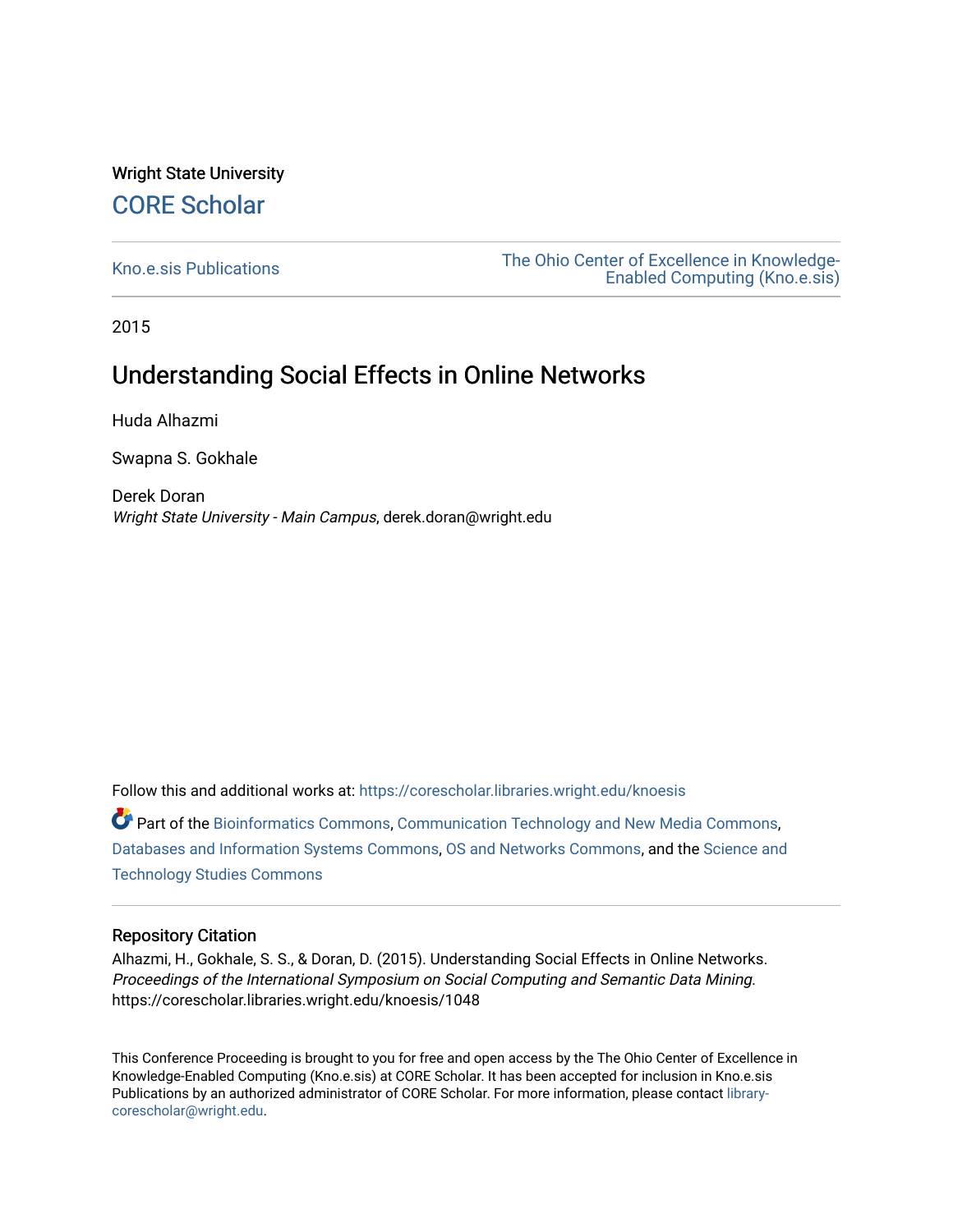# Understanding Social Effects in Online Networks

Huda Alhazmi and Swapna S. Gokhale Dept. of Computer Science and Engineering University of Connecticut Storss, CT 06269 Email: {huda.alhazmi, swapna.gokhale}@uconn.edu

*Abstract*—Understanding the motives behind people's interactions online can offer sound bases to predict how a social network may evolve and also support a host of applications. We hypothesize that three offline social factors, namely, stature, relationship strength, and egocentricity may also play an important role in driving users' interactions online. Therefore, we study the influence of these three social factors in online interactions by analyzing the transitivity in triads or three-way relationships among users. Analyzing transitivity through the lens of triad census for four popular social networks, namely, Facebook, Twitter, YouTube and Slashdot, we find that: (i) users' interactions are largely influenced by intermediary relations, which enhances the mediators' stature; (ii) the strength of offline relationships plays a salient role in transitivity of relations online; and (iii) egocentricity, embodied in over-active and popular users, has a significant effect on the dynamics of online interactions.

#### I. INTRODUCTION

Over the past few years, Online Social Networks (OSNs) such as Facebook and Twitter have become an integral part of our society. People constantly use these networks to connect, express, and share information [1]. OSNs offer new communication mechanisms that have had a massive influence on how people form and maintain relationships. Several OSNs have emerged in the past decade; each one provides a unique way to socialize, along with its own motivations and reasons for usage. Users, on the other hand, also bring their own motives and reasons to use and contribute to each network. For example, Facebook users may be motivated to form friendships for social sharing, whereas Twitter users may be interested in attracting new followers. Because of these distinct reasons, it is essential to understand users' motives in interacting on OSNs as the popularity and adoption of OSNs hinges not only on the strength of their current user population, but also on the level of involvement of these users in their relationships [2].

Extensive sociological studies have identified three factors, namely, stature, relationship strength, and egocentricity that drive people to socialize and interact in conventional, offline networks [3]–[5]. Several studies have modeled the patterns of structural interactions among users in online networks [6], [7], however, very few have sought to understand what motivates users to share and interact online. Some efforts suggest that users' motives may depend on their individual preferences [8], or may be based on fulfilling their existence [9].

Triadic or three-way relationships have been regarded as the core of social network research for nearly half a century [10]. Social scientists have considered such triadic interactions as important building blocks for social network analysis [11].

Derek Doran Dept. of Computer Science and Engineering Wright State University Dayton, OH 45435 Email: derek.doran@wright.edu

They contend that compared to two actors in dyads, the three actors in triads and the pairwise relationships among them may allow different social behaviors to be observed that cannot be present in two-person context [11]. For example, the third actor in a three-way relationship can play the role of a mediator and help the conflicting parties to reach an acceptable solution [12]. Alternatively, the third actor can also undermine relationships between the other two actors; ultimately causing one member to feel unwanted or disconnected [12]. Social studies also indicate that triadic configurations and interactions are vital in analyzing the network structure. In fact, the local configuration underlying triadic relationships has implications for the global structure of the network [5]. Thus, theories such as structural balance, clusterability, ranked clusters, and transitivity are analyzed and expressed in triadic terms [13]. Because of the key role of triadic structures, the influence of the three social forces in offline relationships is explored through the lens of triadic analysis. The analysis of online social networks, however, overwhelmingly considers only dyadic or two-way interactions. As a result, these analyses can rarely explain the reasons that may have caused the structural and interaction patterns that they reveal.

In this paper, we examine transitivity in triadic relationships on four popular online social networks, namely, Facebook, Twitter, YouTube and Slashdot. Examining transitivity through the lens of triad census [12], we examine how three social effects, namely, stature, relationship strength, and egocentricity can explain users' interactions on these online networks. Our analysis suggests that: (i) relationship strength is equally important on all four networks; (ii) social stature significantly affects YouTube more than the other three networks; and (iii) the effect of egocentricity is more prominent on Slashdot and Twitter than on Facebook and YouTube.

This paper is organized as follows. Section II presents an overview of triadic analysis. Section III briefly describes the data sets used in this study. Results from our analysis are discussed in Section IV. Section V reviews related work. Section VI offers conclusions and directions for future work.

#### II. TRIADIC ANALYSIS

In this section, we introduce triad census, explain how it can be linked to transitivity; and how it can ultimately reveal users' motives for interacting online.

#### *A. Triad Census*

A triad is a subgraph of three nodes and links between them. A network of *n* nodes contains  $O(n^3)$  triads. Triads can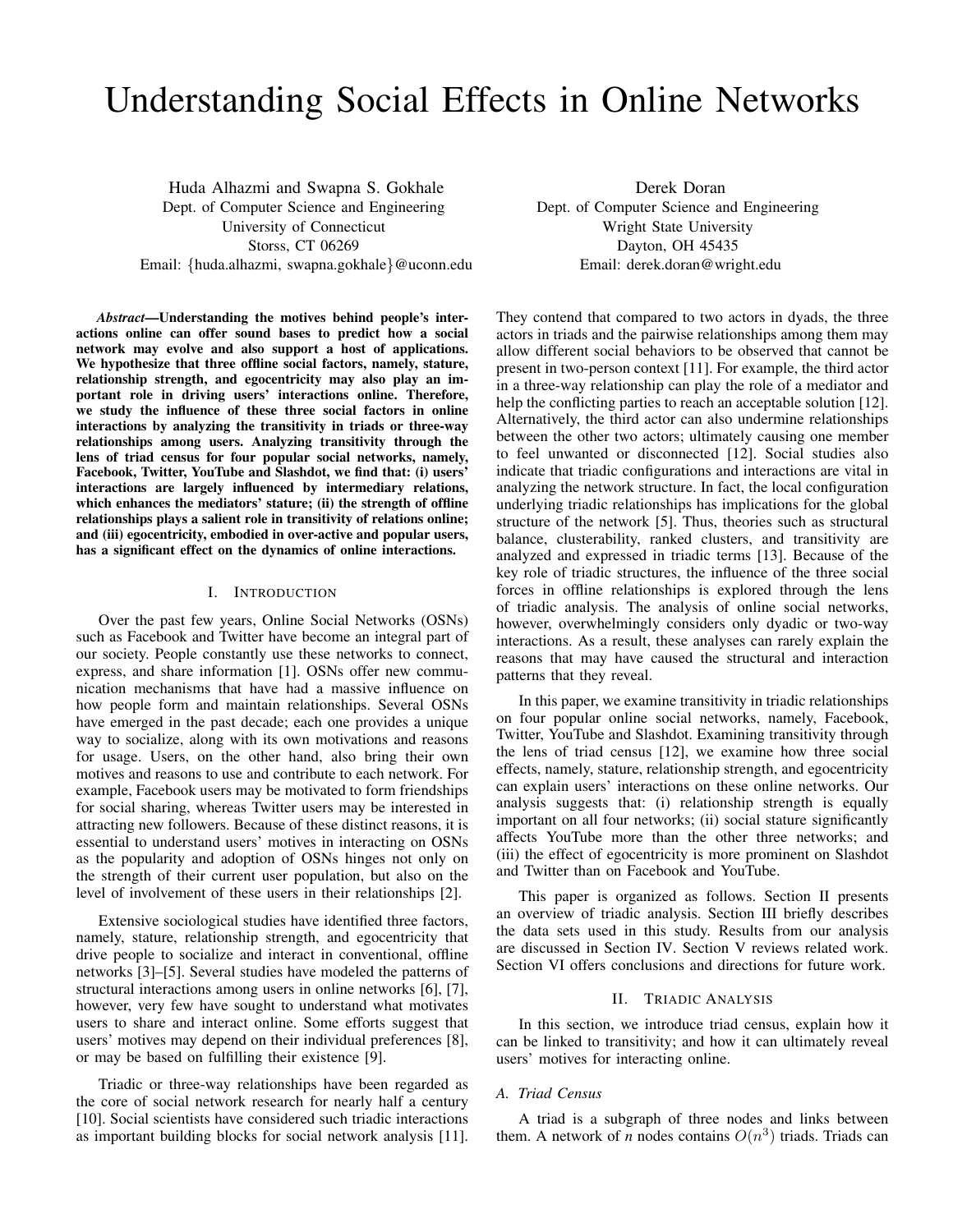be of sixteen different types as shown in Fig. 1. Triad types can be labeled according to M-A-N scheme; where each type has a label of three to four digits that respectively represent the number of **mutual**  $(M)$ , **asymmetric**  $(A)$ , and **null**  $(N)$ dyads [14] and the direction of ties among them. A mutual dyad refers to a two-way interaction where one user initiates the connection and the other user reciprocates. An asymmetric dyad constitutes one-way interaction where a user initiates a connection to another user, which is not reciprocated. Null dyad entails no interaction between the two users. When two triad types contain an equivalent number of dyads, the fourth digit is used to distinguish the direction of the ties: D for downward,  $U$  for upward,  $T$  for transitive and  $C$  for cyclic [15]. To elucidate the usage of the fourth digit, triad T.021U in Fig. 1 contains two asymmetric connections that point upwards, whereas two asymmetric connections in T.021D point downwards, and in T.021C the two connections are cyclic. A triad census is a census of all the possible types of triads in a given network [16].



Fig. 1. Isomorphic Triad Types with MAN Scheme

#### *B. Transitivity in Triads*

Transitivity is a key concept that links many social theories to triadic structures [17]. A social relation among three users A, B, and C is transitive if the relations  $A \rightarrow B$ ,  $B \rightarrow C$ , and  $A \rightarrow C$  are present [18]. Based on the concept of transitivity, a triad can be classified into three categories, transitive, intransitive and vacuously transitive. A triad is said to be transitive if every three-way relation it contains is also transitive [17]. For instance, the mutual dyad in T.120D in Fig. 1 results in two possible three-way relationships among its users A, B, and C: (i)  $A \rightarrow B$ ,  $A \rightarrow C$ ,  $B \rightarrow C$ ; or (ii)  $A \rightarrow B$ ,  $A \rightarrow C$ ,  $C \rightarrow B$ . Both of these sets of relations are transitive; therefore, T.120D is a transitive triad. Conversely, T.120C is intransitive because it contains the intransitive threeway relation  $A \rightarrow B$ ,  $B \rightarrow C$ ,  $C \rightarrow A$ . Finally, triads that do not feature a directed path including their three users are vacuously transitive. Fig. 2 classifies the 16 triad types according to the transitivity of their underlying relationships. We next describe social theories ascribed to each of these three classes of triads.

1. Intransitive Triads - Social Stature: Intransitive triads typically emerge due to social effects that encourage users to



Fig. 2. Vacuous, Intransitive, and Transitive Triads

interact through a middle man, rather than establish a direct relationship. Thus, information shared across the triads hinges upon the control of users in intermediary positions, bestowing them with power that raises their social stature [19]. Such triads are uncomfortable and can be a source of distress to at least one user [20], because they open opportunities for intermediary users to hide secret information and relationships. To eliminate this discomfort and distress and avoid inequality in the dyadic relationships, intransitive triads exhibit a natural tendency towards transitivity. Consequently, intransitive structures seldom occur in offline networks [21] and represent three users who intentionally choose to withhold interaction.

2. Transitive Triads - Relationship Strength: While the effect of social stature diminishes in transitive triads, the strength of relationships sculptures such interactions. Accordingly, transitive triads are abundant in a network of close personal friends due to the existence of strong underlying relationships among them [22]. This is because sustaining multi-way relationships requires significant investment of emotions and time to which only few would commit, unless the relationships are strong and valuable [5]. Thus, transitive triads dominate networks in which users exhibit homophily, whether it occurs naturally (e.g. race and gender) and/or by choice (e.g. organization, religion, and club). For example, when three people belong to an organization, one member may introduce his friend to another, inducing the transitive relation.

3. Vacuously Transitive Triads - Egocentricity: Every vacuously transitive triad except for T.021U and T.021D is uninteresting because these include only dyadic relationships and unrelated outsiders. Users in vacuous triads T.021U and T.021D, however, exhibit egocentric tendencies, and are only concerned about themselves with little regard for their social network [23]. In these triads, the two asymmetric connections either point towards or away from the egocentric users. T.021D features an egocentric user who interacts with many others, but does not receive reciprocal responses. T.021U, on the other hand, represents an egocentric user who receives attention from many others, but never reciprocates.

#### III. DATA DESCRIPTION

We study Facebook, Twitter, YouTube and Slashdot because of their popularity and unique features as summarized below. This collection allows us to investigate the impact of the social effects on diverse types of relationships.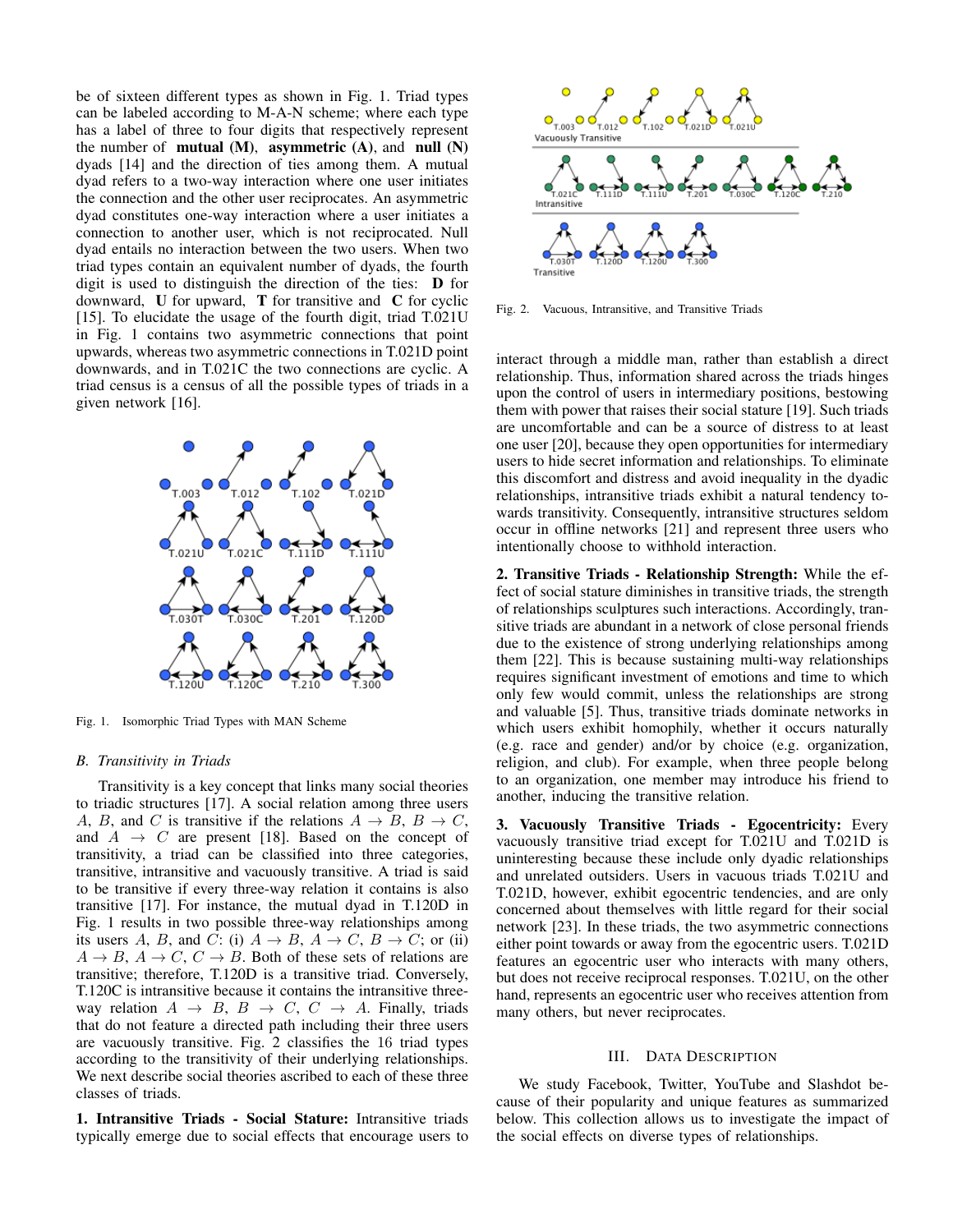1. Facebook: This is the most prevalent online social network in the world [24]; and it has one billion monthly active users [25]. This OSN allows users to create personal profiles with information such as name, birthday, status, and personal interests [26]. A friendship on Facebook is bi-directional, where users cerate social links by "friending" other users. Also, once the friendship is established, users can exchange messages as wall posts, upload photos, and tag their friends' photos [1]. The Facebook data set was collected from the New Orleans regional network [27]. It includes 876, 993 wall posts exchanged between 46, 952 users [28], where a link is created from user  $A$  to user  $B$ , if user  $A$  posts a message on the wall of user B.

2. Twitter: This is one of the most popular microblogging service [29] for posting short messages up to 140 characters in length. Its structure mirrors the combined features of social and information network [30]. Social ties on Twitter are attentionbased [31]. Twitter encourages users to pay attention to each another through the follower-followee concept as well as by mentioning others in their tweets. In addition, a common practice is "retweeting" other users' messages to direct attention to them [32]. The Twitter data set contains 81, 306 users and 1, 768, 149 follower-followee links [33]. It was provided by the Stanford Large Network Dataset Collection [34].

3. YouTube: This network is considered as the leader in online video sharing; every day people watch hundreds of millions of videos and upload another hundreds of thousands [35]. This purpose-driven [36] OSN allows users to upload and share videos through websites, e-mails, and mobile devices [35]. Friendships are based on users' interests in videos [36]; users can share their own videos and add comments on others' videos. The data set obtained from online social networks research [37] consists of 1, 157, 827 users and 4, 945, 382 userto-user links [38].

4. Slashdot is a technology news site, which allows users to submit stories and encourages other users to comment on them. It is one of the few online networks that offers both positive and negative relationships [39]. In 2002, Slashdot introduced the Slash-dot Zoo, which lets users rate others as "friend" (like) or "foe" (dislike). Thus, the relationship between Slashdot users is either a friend or a foe; friend means the user likes the other user's comment, while a foe relation means the user dislikes the comment [6]. The Slashdot data set consists of 82, 168 nodes and 948, 464 friend/foe links [40].

Initially, we processed each of these data sets using the sub-quadratic census computation algorithm [41], which we implemented in Python on 12 Intel Xeon X5650 Westmere cores with 2.67 GHz per core and 4 GB memory for each core. The complete census for Facebook and Slashdot data sets was computed in 1:39 hours and 13:15 hours respectively, but the census for the Twitter and YouTube data could not be computed exhaustively. Exhaustive census can be computed only for Slashdot and not for Twitter, although both OSNs have about the same number of nodes because the connectivity of Twitter is significantly higher compared to Slashdot. Therefore, we sampled the Twitter and YouTube data sets using the Forest Fire Sampling (FFS) algorithm, which is known to produce the most representative samples [42]. The sampled YouTube data set consists of 69, 465 nodes and 255, 542 edges, while the sampled Twitter data set consists of 56, 914 nodes and 980, 266 links.

TABLE I. UMAN FREQUENCIES OF TRIAD TYPES

| <b>Triad</b> | <b>Expected Frequency</b> | <b>Triad</b>     | <b>Expected Frequency</b> |
|--------------|---------------------------|------------------|---------------------------|
| T.003        | $N^3$                     | T.030T           | $3/4A^3$                  |
| T.012        | $3A\overline{N^2}$        | <b>T.030C</b>    | $1/4A^3$                  |
| T.102        | $3MN^2$                   | T.201            | $3NM^2$                   |
| T.021D       | $3/4\overline{NA}^2$      | T.120D           | $3/4MA^2$                 |
| T.021U       | $3/4NA^2$                 | T.120U           | $3/4\overline{MA}^2$      |
| T.021C       | $3/2NA^2$                 | T120C            | $3/2MA^2$                 |
| T.111D       | 3MAN                      | T <sub>210</sub> | $3M\overline{A}^2$        |
| T.111U       | 3MAN                      | T300             | $M^3$                     |

#### IV. RESULT AND ANALYSIS

For each OSN, we compared the proportions of each type of triad against those expected in a random network with the same number of mutual  $(M)$ , asymmetric  $(A)$ , and null  $(N)$ dyads computed using the expressions for the uniform graph or UMAN distribution [43] listed in Table I [14]. The actual and UMAN proportions are listed in Table II. If the actual proportion of any type of triad is higher than that expected by chance, the social dynamic of that type of triad dominates. Otherwise, the dynamic of that triad type has relatively little influence on the network.

#### *A. Intransitive Triads - Social Stature*

Table II shows that intransitive triads are higher than what would be expected by chance. This finding avers that users in powerful, intermediary positions have a significant effect on the interactions on all the four networks. Such powerful intermediaries arise because a majority of OSNs promote one-way information exchange [29]. Moreover, because relationships hold less value online compared to offline networks, online connections may lead to lower stress and tension [44]. Hence, intransitive triads may be common and stable online as compared to offline networks. Finally, users on online networks may interact with intermediaries intentionally, because they may believe that such interactions can improve their popularity. In fact, the relationships on all four OSNs explain this conjecture.

1. Facebook: Users may want to increase the visibility of their wall posts by interacting with intermediaries.

2. Twitter: Users may tend to link with intermediaries in order to conserve their own time and attention. They exploit "retweeting", which is a common practice on Twitter, where users forward those tweets that interest them to their followers [32]. In the process of retweeting, these intermediary users screen their tweets. For example: if A follows B, and B follows  $C$ ,  $B$  as a mediator filters quality tweets from  $C$  and passes them to A. In this case, A may choose not to follow C, because A has already received the best of C's tweets. In addition, the primary motive on Twitter is to gain knowledge of  $C$ 's activities rather than to seek a relationship with  $C$ . Thus, Twitter intermediaries play an important role as supervisors by rebroadcasting only quality tweets to their followers.

3. YouTube: Intermediary users may serve as channels [36] to those who interact with them to improve the popularity of their uploaded videos.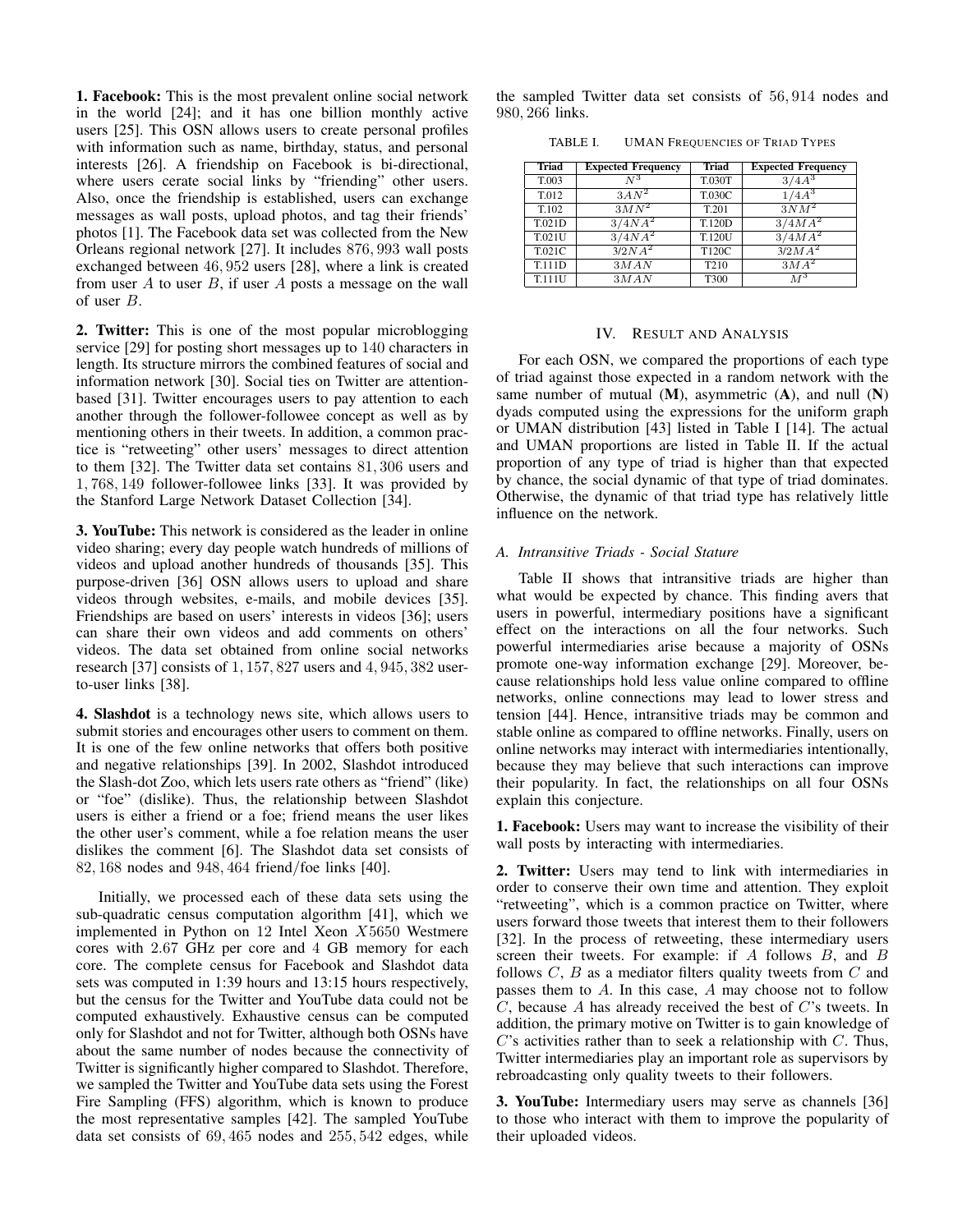| <b>Triad Type</b>   | <b>UMAN-FB</b> | FB Prop.     | <b>UMAN-SDot</b> | SDot Prop.   | <b>UMAN-Tw</b> | Tw Prop.     | <b>UMAN-YT</b> | YT Prop.        |  |
|---------------------|----------------|--------------|------------------|--------------|----------------|--------------|----------------|-----------------|--|
| <b>Intransitive</b> |                |              |                  |              |                |              |                |                 |  |
| T.021C              | $1.44E - 08$   | $2.27E - 08$ | $2.52E - 09$     | $1.03E - 08$ | $8.80E - 08$   | $2.38E - 07$ | $9.02E - 11$   | $2.33677E - 10$ |  |
| T.111D              | $2.26E - 08$   | $5.07E - 08$ | $1.33E - 08$     | $1.06E - 07$ | $1.32E - 07$   | $4.04E - 07$ | $1.14E - 09$   | $3.3482E - 09$  |  |
| T.111U              | $2.26E - 08$   | $5.61E - 08$ | $1.33E - 08$     | $8.11E - 08$ | $1.32E - 07$   | $3.30E - 07$ | $1.14E - 09$   | $9.36E - 09$    |  |
| <b>T.030C</b>       | $2.35E - 13$   | $2.20E - 11$ | $1.72E - 14$     | $9.95E - 13$ | $3.56E - 12$   | $4.29E - 10$ | $1.17E - 16$   | $1.79E - 14$    |  |
| T.201               | $1.77E - 08$   | $5.52E - 08$ | $3.52E - 08$     | $5.05E - 07$ | $9.88E - 08$   | $3.01E - 07$ | $7.32E - 09$   | $6.35E - 08$    |  |
| T.120C              | $1.11E - 12$   | $4.25E - 10$ | $2.73E - 13$     | $1.11E - 10$ | $1.60E - 11$   | $8.06E - 09$ | $4.43E - 15$   | $6.27E - 13$    |  |
| T.210               | $1.73E - 12$   | $2.14E - 09$ | $1.44E - 12$     | $8.36E - 10$ | $2.39E - 11$   | $3.86E - 08$ | $5.60E - 14$   | $9.34E - 12$    |  |
| <b>Transitive</b>   |                |              |                  |              |                |              |                |                 |  |
| <b>T.030T</b>       | $7.05E - 13$   | $1.20E - 09$ | $5.16E - 14$     | $1.44E - 10$ | $1.07E - 11$   | $2.34E - 08$ | $3.50E - 16$   | $3.58E - 14$    |  |
| T.120D              | $5.53E - 13$   | $1.56E - 09$ | $1.36E - 13$     | $8.18E - 10$ | $7.99E - 12$   | $1.55E - 08$ | $2.21E - 15$   | $5.91E - 13$    |  |
| <b>T.120U</b>       | $5.53E - 13$   | $7.77E - 10$ | $1.36E - 13$     | $2.00E - 10$ | $7.99E - 12$   | $2.46E - 08$ | $2.21E - 15$   | $3.76E - 13$    |  |
| T.300               | $4.53E - 13$   | $1.54E - 09$ | $1.27E - 12$     | $4.39E - 09$ | $5.98E - 12$   | $3.07E - 08$ | $1.18E - 13$   | $6.15E - 11$    |  |
| Vac. Transitive     |                |              |                  |              |                |              |                |                 |  |
| T.003               | 0.99           | 0.99         | 0.99             | 0.99         | 0.99           | 0.99         | 0.99           | 0.99            |  |
| T.012               | $2.94E - 04$   | $2.93E - 04$ | $1.23E - 04$     | $1.12E - 04$ | $7.26E - 04$   | $7.02E - 04$ | $2.33E - 05$   | $1.8875E - 05$  |  |
| T.102               | $2.30E - 04$   | $2.30E - 04$ | $3.25E - 04$     | $3.24E - 04$ | $5.44E - 04$   | $5.43E - 04$ | $1.47E - 04$   | $1.47E - 04$    |  |
| T.021D              | $7.20E - 09$   | $4.29E - 08$ | $1.26E - 09$     | $4.76E - 08$ | $4.40E - 08$   | $1.58E - 07$ | $4.51E - 11$   | $5.48E - 10$    |  |
| T.021U              | $7.20E - 09$   | $1.98E - 08$ | $1.26E - 09$     | $2.41E - 08$ | $4.40E - 08$   | $5.73E - 07$ | $4.51E - 11$   | $6.77E - 10$    |  |

TABLE II. TRIAD CENSUS: PROPORTIONS IN OSNS AND UMAN

4. Slashdot: The relationship on this OSN is friend/foe [45]; an intermediary user could be a friend or a foe of one or both of the other two users. When an intermediary has a friend relation with one user and a foe relation with the other user, the two users might not seek interaction with each other because there is no stress or tension that forces them to approach closer. For example, consider  $A \rightarrow B$  and  $B \rightarrow C$  where A and B are friends, and  $B$  and  $C$  are enemies, it is less natural for  $A$  to be a friend or a foe to  $C$  [39], as there is no stress or tension in the interaction, thus leading to a higher than expected frequency of intransitive triads.

#### *B. Transitive Triads - Relationship Strength*

Table II shows that almost every transitive triad is more than expected by chance. Moreover, intransitive triads are more abundant than transitive ones. These findings rationalize the interactions on all four networks as follows:

1. Facebook: Transitive triads are higher than expected, suggesting that these offline social bonds are notable in the interactions on Facebook. Such Facebook friendships, which reflect offline ties [26] are mainly formed among users who maintain existing offline relationships rather than total strangers leading to a lower count of transitive compared to intransitive triads.

2. Twitter: Users may show a tendency to follow those that their followees follow, leading to a higher occurrence of transitive interactions. Thus, considering the interaction  $A \rightarrow$ B, and  $B \to C$ , A may then want to follow C because of  $B$ 's influence. In other words,  $B$  provides the social proof that  $C$  may be worth following [31]. Transitive triads may be infrequent compared to intransitive triads because of the nature of the social tie on Twitter, more friends demand more time and attention to read and filter tweets. Thus, users who feel that they already have enough friends may show a lower tendency to add new friends [31].

3. YouTube: Users on this video sharing network tend to form clusters with those who like similar videos. Indeed, the tendency towards "friend of my friend is my friend" can be seen, leading to a higher than expected frequency of transitive triads. Transitive triads are less frequent than intransitive triads because users may be more dedicated to their existing links rather than forming new ones.

4. Slashdot: Positive or friend relations on this network cause stress on other relations to turn positive [39], which may explain the higher than expected transitive frequencies. For example, the strength of the positive relation between  $B$  and  $C$  and  $B$  and  $A$  exerts stress on  $A$  and  $C$  that forces them to form a relation. Similarly, if  $B$  is a foe of both  $A$  and  $C$ , it may encourage both  $A$  and  $C$  to form a friendship. Thus, both the tendencies, namely, "friend of my friend is my friend" and "enemy of my enemy is my friend" can be seen on Slashdot, leading to a higher than chance frequency of transitive triads. Finally, if  $B$  is a foe of  $A$  and a friend of  $C$ ,  $B$  would not be able to exert enough pressure to cultivate a relation between A and C, which may explain why transitive triads are less frequent compared to intransitive ones.

#### *C. Vacuously Transitive Triads - Egocentricity*

Table II shows that vacuously transitive triads T.021D and T.021U are more frequent relative to chance, which can explain the interactions on all four networks.

1. Facebook: Triad T.021D may correspond to overactive users who spam the walls of others [46] with no regard to whether the receivers are interested in their information. This type of triad occurs more frequently than expected, suggesting that these overactive users can cause others discomfort and may threaten overuse of public wall posts. Triads T.021U represent users who consume or benefit from the shared information but do not return the favor, perhaps to gain popularity or to maintain their self-image. This suggests that extremely popular users, as defined both by friendship count and levels of interactions are more frequent than expected [38].

2. Twitter: Triads T.021D on Twitter represent users who tend to follow others without reciprocity. They are likely to represent celebrities, opinion leaders, or users that are simply popular because people like their ideas. These users, however, do not bother to follow others in return. Both types of triads are more frequent than chance, meaning that information spreads away from a single user, rather than circulating through multiple users. Thus, information on Twitter flows in one direction and communication occurs in the form of a spread rather than in the form of sharing [29].

3. YouTube: T.021D triads correspond to users' tendency to create links without consideration of reciprocity or friendship,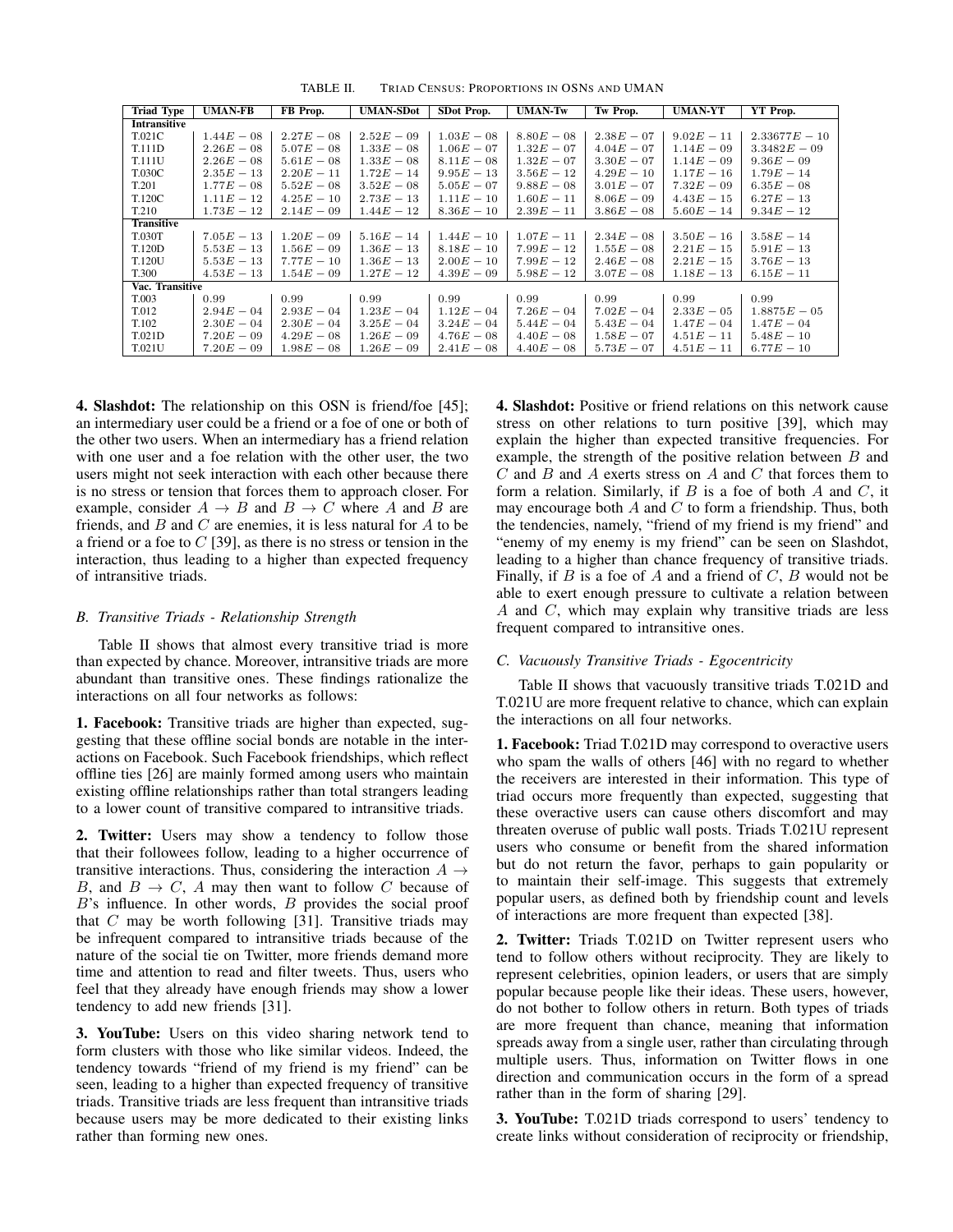because they are only interested in the videos. On the other hand, triads T.021U represent users who upload more videos perhaps to get the attention of other users and be chosen as friends, but they do not reciprocate these friendships. Thus, on YouTube, users who initiate or receive friend requests from other users, but without reciprocation, are more frequent than expected. This explains how YouTube users build friendships based on their interest in videos [36].

Slashdot: Triads T.021D may correspond to trolls who post offensive comments to bother other users. These trolls tag serious users, who really contribute to the discussion as foes and other trolls as friends [47]. Thus, Slashdot may be more affected by trolls. Triads T.021U represent popular users who receive a high number of "friend" or "foe" endorsements [45]. These users bask in their popularity and do not bother to reciprocate friend or foe links leading to higher than expected proportion of T.021U triads.

In summary, our analysis illuminated a number of interesting observations regarding the underlying social forces that drive online social network interactions. The mediating role of triplet relationships aggrandizes the social stature of these role occupants that allows them to oversee the sharing of information. More interestingly, intransitive relations are more stable in online networks than offline ones due to the absence of discomfort and stress. The influence of relationship strength is driven by different facets in OSNs. Case in point, the strength of relationships on YouTube is highly likely determined by akin interests, while on Facebook it is encapsulated by offline interactions. Finally, popularity plays a potential role in defining the path of interactions such as in Twitter. Hence, the effect of egocentricity is evident in the formation of relations in certain OSNs.

#### V. RELATED WORK

Triad census has been used to study theoretical principles underlying social interactions such as the correlation between presence/absence of a particular network structure and triadic properties [15] and examining personal networks of strong and weak ties [48]. Triads have also been used to investigate negative as well as positive relationships in online networks [6], [49], and explore the effects of classical sociological theories such as social balance and stature on the strength of relationships [7]. Recently, they have been used to predict links on Twitter by analyzing network status and reciprocity [31] and to investigate the behavior and network structure of YouTube groups [36]. We extend our recent work, which used triadic analysis to investigate interaction patterns on Facebook [50] to study the patterns on Twitter, YouTube, and Slashdot. Expanding our analysis allowed us to understand how these social factors can explain the interactions on these three networks despite their diverse characteristics, features, and relationships.

#### VI. CONCLUSIONS AND FUTURE RESEARCH

In this paper, we used triadic analysis to unveil three social influences that can explain users' interactions on four popular networks with diverse and unique features, namely, Facebook, Twitter, YouTube and Slashdot. Using triad census to examine transitivity, we identified that: (i) social stature significantly affects online relationships, which is contrary to offline relations;

(ii) strength of relationships is equally important in both offline and online networks; and (iii) egocentricity can potentially have a greater impact on online socializations compared to offline ones. In the future, we will evaluate temporal features to study the transition of stature over time. Additionally, the outcomes will be amalgamated into methods for information diffusion and structural evolution.

#### **REFERENCES**

- [1] C. Wilson, B. Boe, A. Sala, K. P. Puttaswamy, and B. Y. Zhao, "User interactions in social networks and their implications," in *Proceedings of the 4th ACM European conference on Computer systems*. ACM, 2009, pp. 205–218.
- [2] O. Toubia and A. T. Stephen, "Intrinsic vs. image-related utility in social media: Why do people contribute content to twitter?" *Marketing Science*, vol. 32, no. 3, pp. 368–392, May 2013.
- [3] J. I. Jenssen and A. Greve, "Does the Degree of Redundancy in Social Networks Influence the Success of Business Start-ups?" *International Journal of Entrepreneurial Behaviour & Research*, vol. 8, no. 5, pp. 254–267, 2002.
- [4] D. Mok, B. Wellman, and R. Basu, "Did Distance Matter Before the Internet? Interpersonal Contact and Support in the 1970s," *Social Networks*, vol. 29, no. 3, pp. 430–461, 2007.
- [5] M. Granovetter, "The Strength of Weak Ties," *American Journal of Sociology*, vol. 78, pp. 1360–1380, 1973.
- [6] J. Leskovec, D. Huttenlocher, and J. Kleinberg, "Predicting Positive and Negative Links in Online Social Networks," in *Proceedings of the 19th International Conference on World Wide Web*. ACM, 2010, pp. 641–650.
- [7] D. M. Romero, B. Meeder, V. Barash, and J. Kleinberg, "Maintaining ties on social media sites: The competing effects of balance, exchange, and betweenness," in *Proc. of 5th International AAAI Conference on Weblogs and Social Media*, 2011.
- [8] M. A. Stefanone, D. Lackaff, and D. Rosen, "Contingencies of selfworth and social-networking-site behavior," *Cyberpsy., Behavior, and Soc. Networking*, vol. 14, no. 1-2, pp. 41–49, 2011.
- [9] H. Krasnova, T. Hildebrand, O. Günther, A. Kovrigin, and A. Nowobilska, "Why participate in an online social network: An empirical analysis," in *Proc. 16th European Conf. on Information Systems (ECIS)*, 2008, pp. 2124–2135.
- [10] K. Faust, "Very Local Structure in Social Networks," *Sociological Methodology*, vol. 37, no. 1, pp. 209–256, 2007.
- [11] G. Simmel and K. H. Wolff, *The Sociology of Georg Simmel*. Macmillan Publishing Co., 1950.
- [12] D. Brass, K. Butterfield, and B. Skaggs, "Relationships and Unethical Behavior: A Social Network Perspective," *The Academy of Management Review*, vol. 23, no. 1, pp. 14–31, 1998.
- [13] K. Faust, "Comparing social networks: Size, density, and local structure," Metodološki Zvezki, Advances in Methodology and Statistics, vol. 3, no. 2, pp. 185–216, 2006.
- [14] M. Doroud, P. Bhattacharyya, S. F. Wu, and D. Felmlee, "The evolution of ego-centric triads: A microscopic approach toward predicting macroscopic network properties," in *SocialCom/PASSAT*. IEEE, 2011, pp. 172–179.
- [15] C. Prell and J. Skvoretz, "Looking at social capital through triad structures," *Connections*, vol. 28, no. 2, pp. 4–16, 2008.
- [16] P. W. Holland and S. Leinhardt, "A method for detecting structure in sociometric data," *The American Journal of Sociology*, vol. 76, no. 3, pp. 492–513, 1970.
- [17] S. Wasserman and K. Faust, *Social network analysis: Methods and applications*. Cambridge university press, 1994, vol. 8.
- [18] K. H. Rosen, *Handbook of discrete and combinatorial mathematics*. CRC press, 2010.
- [19] R. S. Burt, "The Social Structure of Competition," *Networks and organizations: structure, form, and action*, p. 57, 1992.
- [20] F. Heider, "Attitudes and Cognitive Organization," *The Journal of Psychology*, vol. 21, pp. 107–112, 1946.